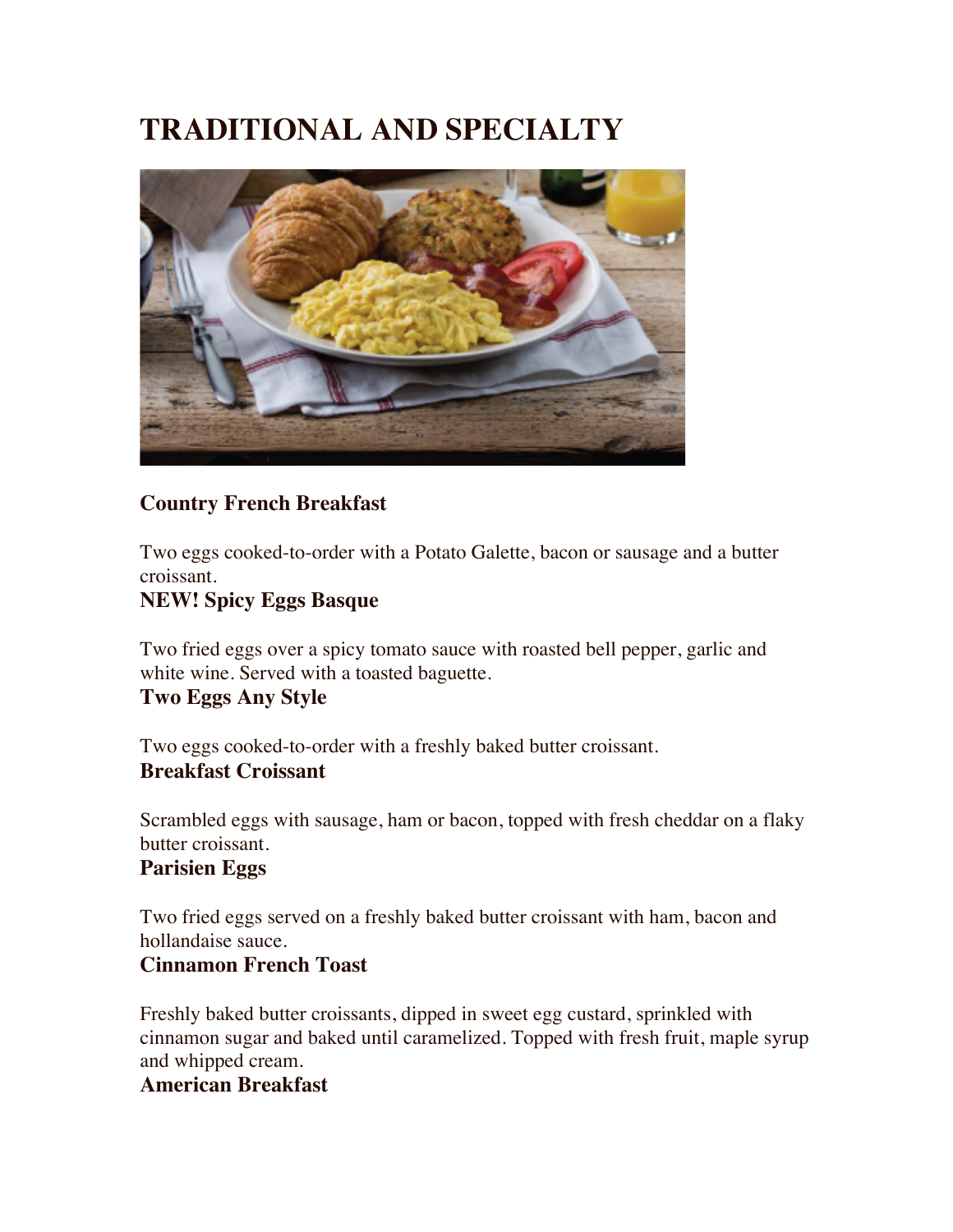Two eggs cooked-to-order, bacon or sausage and a freshly-baked butter croissant. **LIGHTER MORNING FARE**

## **Crêpe Romanoff**

A warm, house-made cinnamon crêpe topped with our legendary Strawberries Romanoff. **Fruit Salade**

Cut fresh daily. **Muesli & Strawberries**

With skim milk. **Oatmeal**

Slow-cooked rolled oats with choice of two toppings: blueberries, strawberries, roasted pecans, roasted almonds, or raisins. Brown sugar available upon request. **Yogurt Parfait**

With fresh strawberries, blueberries and muesli. **CUSTOM CRÊPES AND OMELETTES**



## **Custom Breakfast Crêpes**

Eggs scrambled with your choice of three ingredients in a large, open-faced, house-made herb crêpe topped with creamy Gruyère cheese sauce. Ingredients: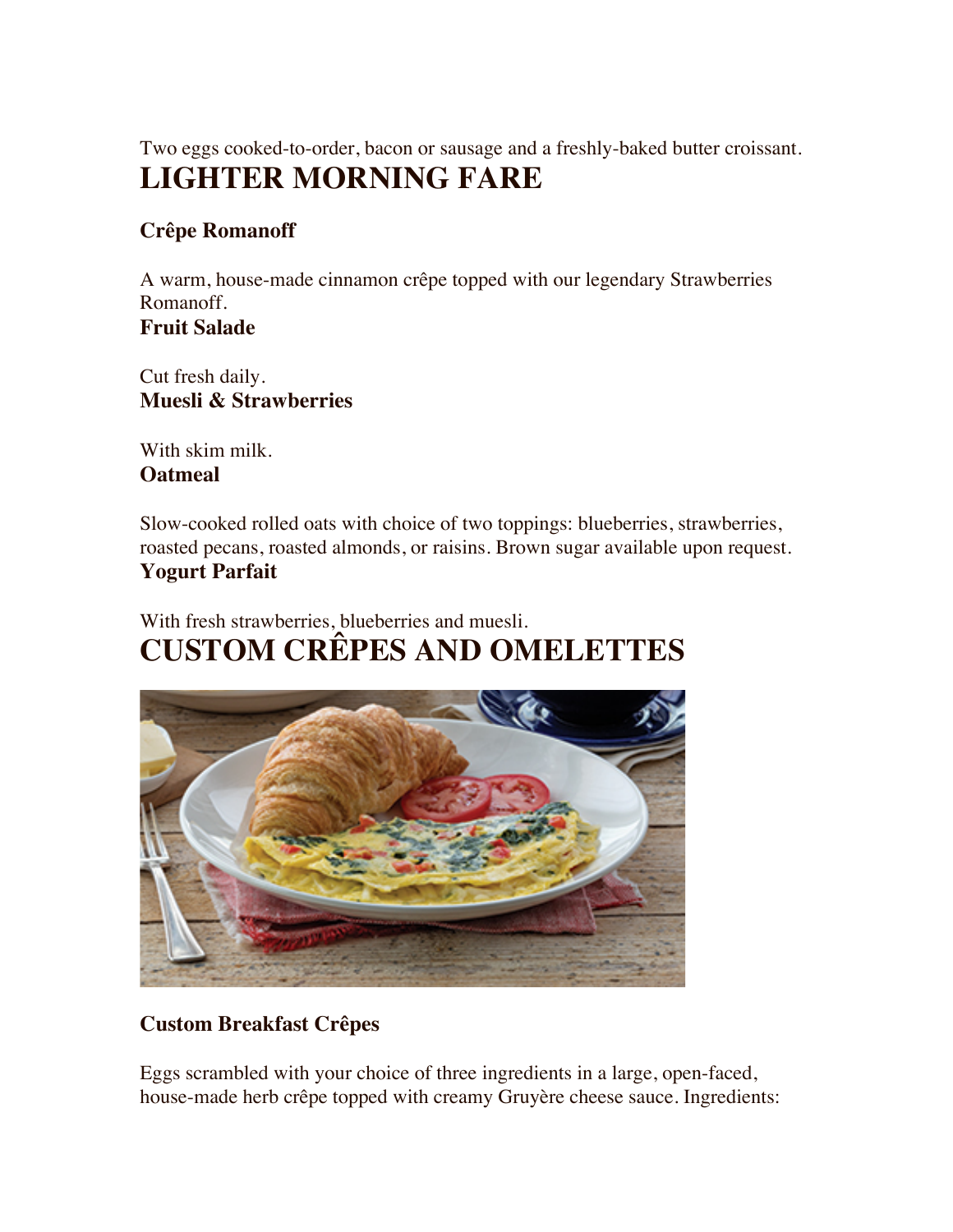Vegetables - Spinach, Tomatoes, Mushrooms, Onions, Red Bell Peppers, Green Onions, Potato Galette Meats - Chicken, Bacon, Sausage, Ham, Chorizo Cheeses - Cheddar, Swiss, Brie, Goat Cheese, Parmesan

#### **Custom Omelette**

Made to order with any three fresh ingredients served with a flaky butter croissant. Ingredients: Vegetables - Spinach, Tomatoes, Mushrooms, Onions, Red Bell Peppers, Green Onions, Potato Galette Meats - Chicken, Bacon, Sausage, Ham, Chorizo Cheeses - Cheddar, Swiss, Brie, Goat Cheese, Parmesan Make it a Smart Choice omelette with egg whites and a baguette. Smart Choice Ingredients: Spinach, Tomatoes, Mushrooms, Onions, Red Bell Peppers, Green Onions

## **SPECIALTY COFFEE**

*Specialty coffees crafted for you as a single or double.* **French Roast**

Dark roasted in the traditional French way to produce a heavy, extra full body, wonderfully European coffee experience. A unique blend of 100% Arabica beans mixed exclusively for la Madeleine.

## **Decaf French Roast**

A unique opportunity to have decaf that tastes like traditional French coffee. A rich blend of Colombian Arabica coffees, decaffeinated.

## **Cappuccino**

Rich espresso beneath a creamy cloud of hot frothed milk. Topped with cinnamon or cocoa.

#### **Café Latte**

Regular or decaf espresso mixed with hot, foamless, steamed milk. Topped with cocoa or cinnamon.

#### **American Roast**

Rich, smooth taste, full of flavor and aroma for those who prefer a lighter tasting coffee. A mild aromatic mixture of 100% Arabica coffee from Colombia, Central America, Brazil and Mexico. This coffee has more caffeine than the French roast **Café Mocha**

A celebration of rich espresso, luscious chocolate and a creamy cloud of frothed milk. Topped with cocoa or cinnamon.